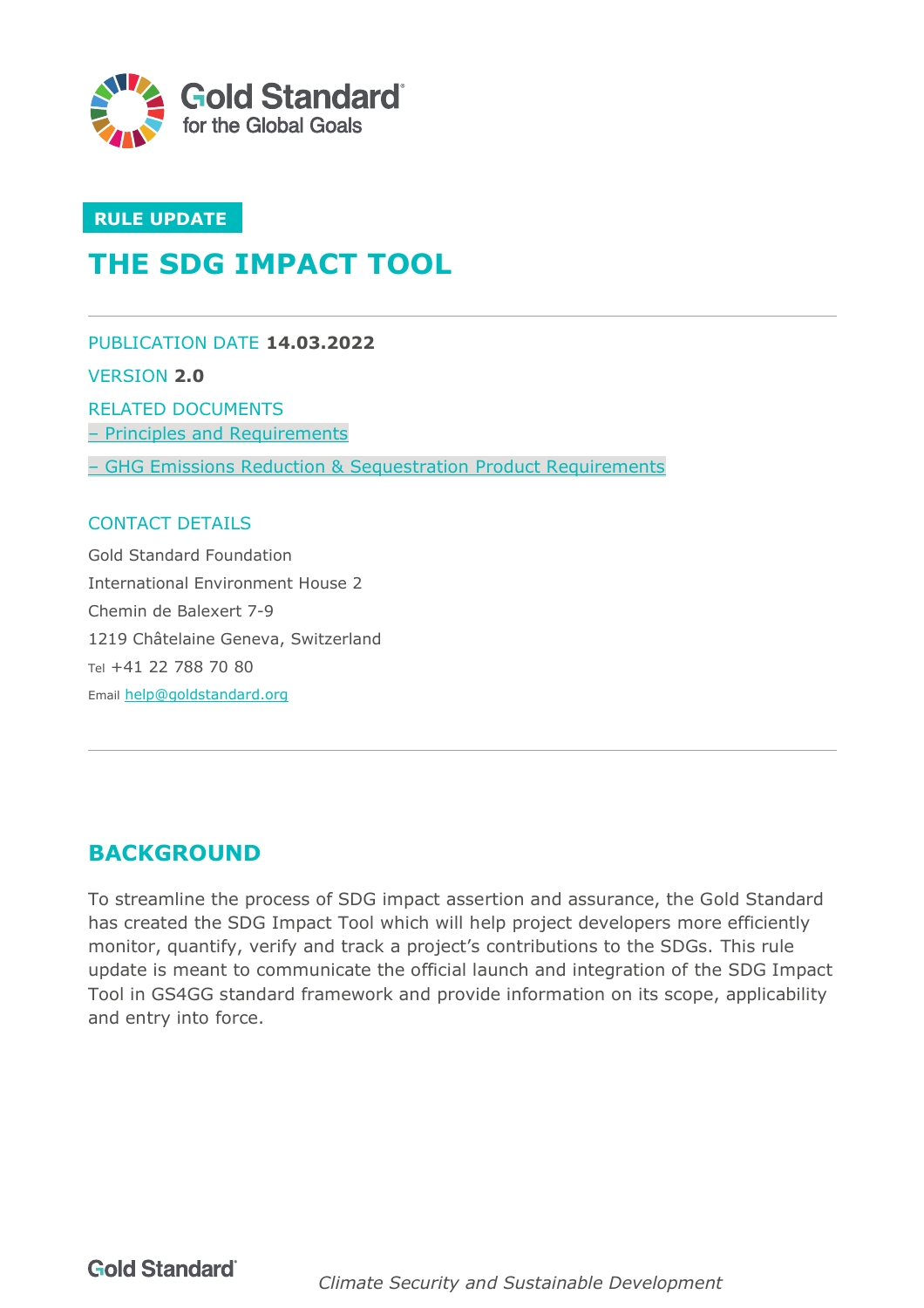#### **RULE UPDATE**

#### PROJECT CATEGOTY: **N/A**

#### **1| SCOPE**

1.1.1 | The SDG Impact Tool is meant for use by all GS4GG projects/VPAs and CPAs (hereafter "projects" refers to project, VPAs/CPAs), irrespective of their scope, type and scale.

#### **2| APPLICABILITY**

- 2.1.1 | As per paragraph 4.1.12 of [Principles and Requirements,](https://globalgoals.goldstandard.org/101-par-principles-requirements/) Gold Standard projects shall demonstrate a clear, direct contribution to sustainable development, defined as making demonstrable, positive impacts on at least three Sustainable Development Goals (SDGs), one of which must be SDG 13 (defined herein as Emissions Reductions or Removals and/or Adaptation to climate change). These are referred to as SDG Impacts.
- 2.1.2 | The SDG Impact Tool is based on the provisions laid out in paragraph 4.1.12(b) (Option 2) of [Principles and Requirements,](https://globalgoals.goldstandard.org/101-par-principles-requirements/) which provides a valid means for demonstration of SDG Impacts.
- 2.1.3 | The SDG Impact Tool application is mandatory for all new projects submitted for Preliminary Review<sup>1</sup> after 14.03.2022 and projects (including new PoAs and their VPAs) submitted for design certification review and renewal after 14.03.2022.
- 2.1.4 | The SDG Tool application is optional and not mandatory for the following projects.
	- a. Design certified projects and VPAs/CPAs until the end of the ongoing Crediting Period (after which application is mandatory) and
	- b. New VPAs/CPAs that will be included in design certified PoAs until the end of the ongoing Crediting Period of the PoA.

Such projects may apply the SDG tool on a voluntary basis by making applicable changes in the monitoring plan by submitting a design change request at the time of next issuance.

<sup>&</sup>lt;sup>1</sup> Preliminary review submission is considered 'submitted' when the Project Developer has: (a) signed and submitted the Terms and Conditions AND (b) submitted the Project Documentation AND (c) paid the fee for the Preliminary Review, where required (para 5.1.7, [Principles and](https://globalgoals.goldstandard.org/standards/101_V1.2_PAR_Principles-Requirements.pdf)  [Requirements\)](https://globalgoals.goldstandard.org/standards/101_V1.2_PAR_Principles-Requirements.pdf)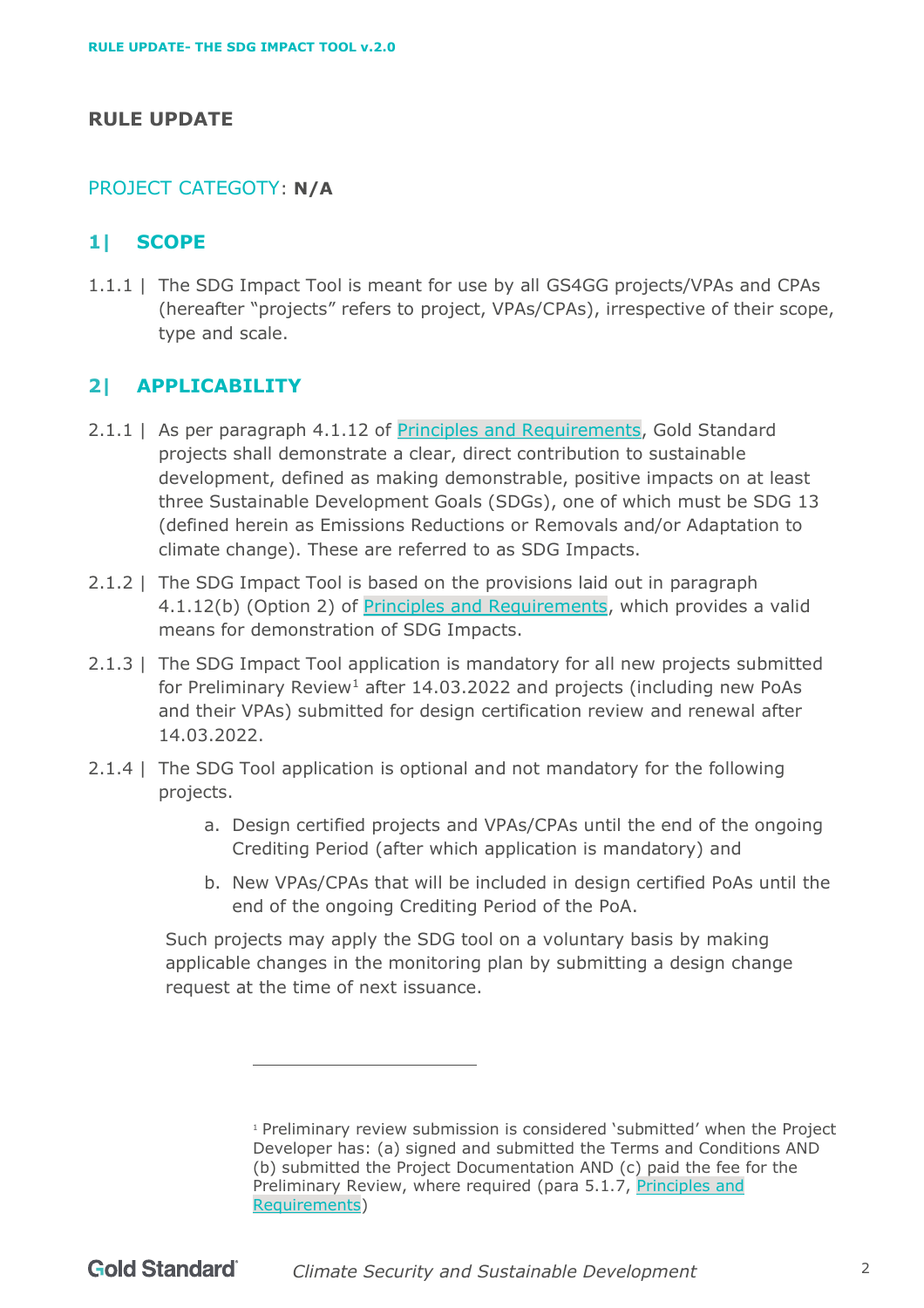- 2.1.5 | The completed SDG Tool<sup>2</sup> shall be submitted along with other project documentation (such as Project Design Document (PDD), Monitoring Report (MR), Emission Reductions (ER) spreadsheets, as applicable) during requests for:
	- a. Preliminary Review
	- b. Validation and Verification to GS-VVB
	- c. Design and Performance review/certification to Gold Standard
- 2.1.6 | For reporting sustainable development impact assessment (ex-ante or expost), the PDD/MR shall be completed as follows:
	- a. For SDG 13, the PD/CME shall carry out detailed calculations of sustainable development impact as per the relevant methodological requirements and record them in the PDD/MR and further summarise the results in the SDG tool.
	- b. For all other SDGs, the PD/CME shall carry out detailed calculations of sustainable development impacts in the SDG tool and summarise the results in the PDD/MR.

## **3| ENTRY INTO FORCE**

3.1.1 | The date of entry into force of the SDG Impact Tool will be **14.03.2022**.

#### **4| PUBLIC DISCLOSURE**

4.1.1 | The certified SDG tool shall be made publicly available through the Gold Standard Impact Registry, in addition to the other public documents, as per paragraphs 5.1.11 and 6.1.2. of the [Principles & Requirements,](https://globalgoals.goldstandard.org/101-par-principles-requirements/) and in addition to the Rule Clarification [public disclosure requirements for project](https://globalgoals.goldstandard.org/rc-2021-public-disclosure-requirements-for-project-documentation/)  [documentation.](https://globalgoals.goldstandard.org/rc-2021-public-disclosure-requirements-for-project-documentation/)

<sup>&</sup>lt;sup>2</sup> The PD/CME shall ensure that all steps (step 1-5) of the SDG Tool are fully completed, and all data/information is provided as per the relevant certification step (mentioned in para 2.1.5 a. to c.).